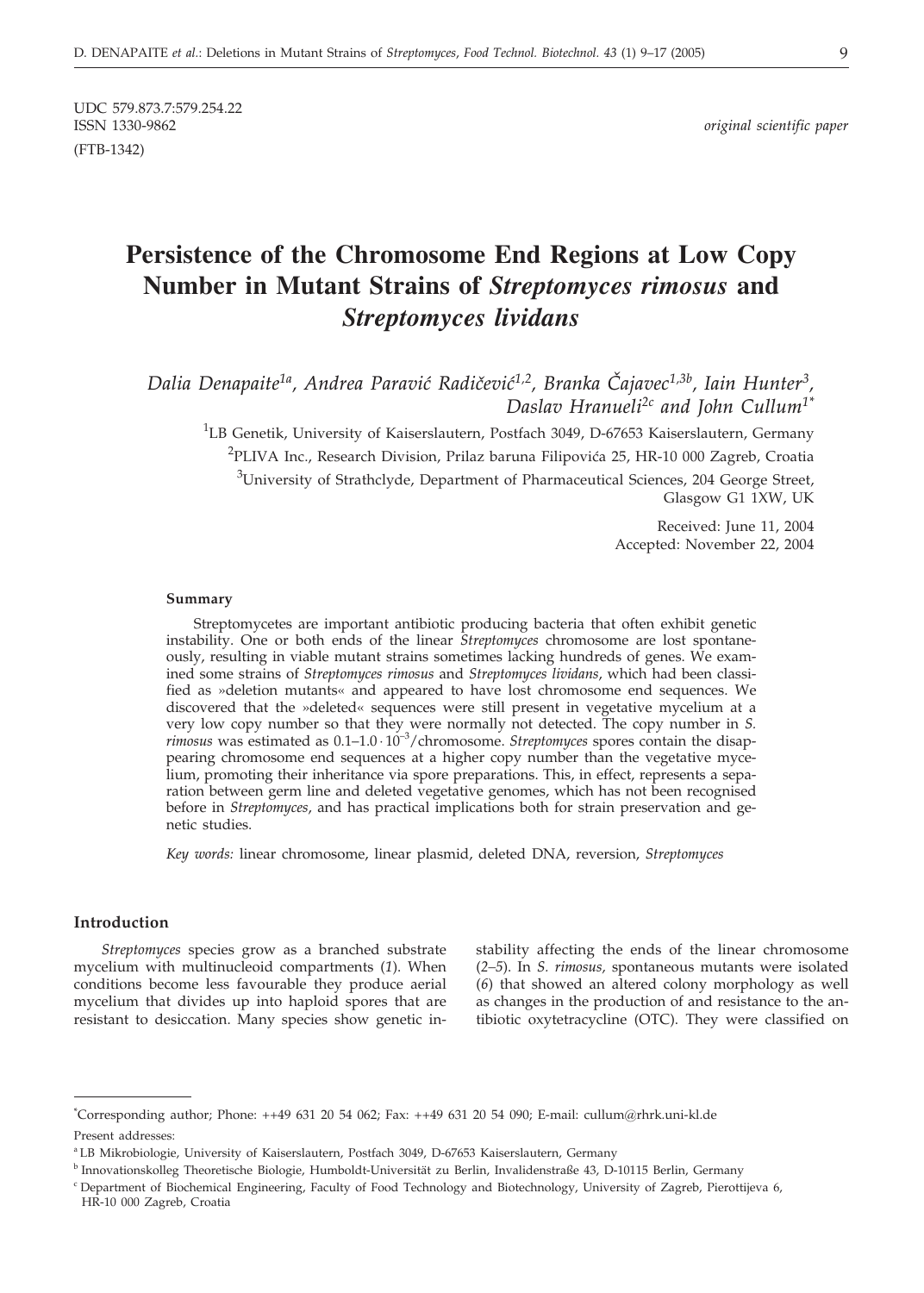the basis of their OTC resistance. Class I mutants showed unchanged resistance levels. They were very heterogeneous in their colony morphology and antibiotic production and no large scale DNA changes could be detected. Class III mutants showed increased resistance and production, which was correlated with an increased copy number of the OTC cluster. Class II mutants were sensitive to OTC and did not appear to produce any OTC. They sporulated poorly. Restriction analysis using pulsed-field gel electrophoresis suggested that the Class II mutants carried identical large deletions. This deleted region in *S. rimosus* includes the OTC biosynthesis cluster, which lies near one chromosome end, as well as the chromosome end (*4*). It was therefore surprising when more sensitive experiments showed that the Class II mutants still produce small amounts of OTC (about 0.1  $\mu$ g/mL compared to 10 mg/mL in the parent strain). Further experiments showed that the Class II mutants gave rise to apparent revertants at low frequency that produced parental amounts of OTC (*7*). Southern hybridisation indicated that these strains had regained the OTC cluster and it appeared unlikely that their appearance was due to contamination with the parental strain. In this paper, we examine the genome structure of these strains using pulsed-field gel electophoresis to rule out contamination as an explanation.

The 50-kb linear plasmid SLP2 of *S. lividans* 66 has one end identical to the chromosome end (*8*). Some mutants that had circularised the chromosome, resulting in deletion of terminal sequences, had lost SLP2, and therefore SLP2 could not be reintroduced into such strains (*9*). It was suggested that such strains had deleted genes needed for replication of the linear chromosome and plasmid ends and later work identified the terminal protein gene (*tpg*) in this region (*10*). One of the strains, 27AA, has a circular chromosome and has deleted about 270 kb from the left hand chromosome end and about 30 kb from the right hand end (*11,12*). Strain 27AA still sporulates and it was chosen as a host strain for experiments to try to identify genes involved in terminal replication by complementation. During this work apparent revertants of the deletion mutation were isolated, which cannot be explained by contamination.

The reappearance of deleted sequences could be explained if they were present at low copy number in the mycelium. This was tested for *S. rimosus* using real time PCR and for *S. lividans* by increasing the detection time for Southern blots. In *S. lividans* it was also shown that the sequences were enriched in spores.

### **Materials and Methods**

### *Strains, plasmids and culture conditions*

27AA is a spontaneous chloramphenicol-sensitive mutant of the wild type *S. lividans* 66 strain 1326 (*13*), which has also lost linear plasmid SLP2 (*11*). The following *S. rimosus* strains were used: R6-500, MV9, MV15 (*6*), nine brown OTC-producing pseudorevertants MV9-R1, -R2, -R3, -R4, -R5, -R6, -R7 and MV15-R1, -R3 (*7*) and M4018 (*14*). The media and growth conditions for *S. lividans* strains (*15*) and *S. rimosus* strains (*16,17*) were as described previously. The cosmids carrying *S. lividans*

sequences (26, 54, 54/3, 68, 69, 69/6, 85, 85/3 and 90) were described earlier (*18*). Cosmid 26 lies in the *Ase*I-H1 right hand terminal fragment of the chromosome. All the other cosmids come from the left hand terminal fragment (*Ase*I-A). Cosmid 90 lies proximal to the deletion in strain 27AA, whereas all the other cosmids lie within the deletion. Cosmid pPZG25 (*7*) carries most of the OTC cluster of *S. rimosus* R6. Eight cosmid clones (C-11, C-13, C-16, C-21, C-25, C-61, C-136 and C-189) from the deletion region in Class II mutants (*4*) were used.

Plasmid pOJ436 (*19*) was introduced into strain 27AA using protoplast transformation with selection for apramycin resistance (50 µg/mL) to give strain 27AA::pOJ436. Cosmid clone DNA was introduced into 27AA::pOJ436 using protoplast transformation with selection for kanamycin (5  $\mu$ g/mL). From 30 to 150 transformants/ $\mu$ g of cosmid DNA were obtained (control transformations with plasmid pIJ702 (20) gave more than 10<sup>6</sup> transformants/µg of DNA). This yielded small poorly growing colonies. After restreaking three times on kanamycin- -containing minimal medium colonies of normal size were obtained. For further analysis 6–8 colonies per transformation were used.

#### *General DNA techniques*

Standard general methods were used for DNA manipulation in *Streptomyces* (*21*) and in *E. coli* (*22*). DNA was isolated from *Streptomyces* spores using the method of Kutchma *et al*. (*23*), except that no pretreatment with acetone was performed. Spores were harvested after the 10-day growth on Soya-Mannitol agar medium and filtered through cotton wool (*23*). For DNA extraction, 50 mg (wet weight) of spores were used.

Southern transfers used transfer in an ammonium acetate buffer (*24*) to a nylon membrane (Amersham). PFGE gels were first subjected to depurination with HCl. Probe DNA was labelled by random priming (*25*) using the conditions recommended by the manufacturers of a non-radioactive digoxigenin labelling kit (Boehringer Mannheim). Hybridisation and detection with colour reaction were done according to the manufacturer's instructions.

PFGE of *S. lividans* (*18*) and DNA preparation for PFGE of *S. rimosus* (*6*) were carried out as described previously. A BioRad CHEF DR-III apparatus was used for electrophoresis.

#### *Quantitative real time PCR*

PCR reactions were carried out using a LightCycler machine (Roche). Two primer pairs were synthesised to amplify the *recA* and *otcC* genes of *S. rimosus*:

| recAfwd | 5'-GGCACTGACCGCGAGAAG-3'  |
|---------|---------------------------|
| recArey | 5'-GCAGCGCCTGGCTCATCAG-3' |
| otcCfwd | 5'-GGCAACCCACTGATGATCC-3' |
| otcCrey | 5'-GATCACCGGGAACATGTGC-3' |

The primers were used in PCR reactions at concentrations of 3, 3, 2 and 1.5  $\mu$ M, respectively. Reactions were carried out as recommended by the manufacturer using the LightCycler-DNA Master SYBR Green 1 kit (Roche) with herring sperm carrier DNA. The PCR program used was: denaturation:  $95 °C$  for  $30 s$  (1 cycle);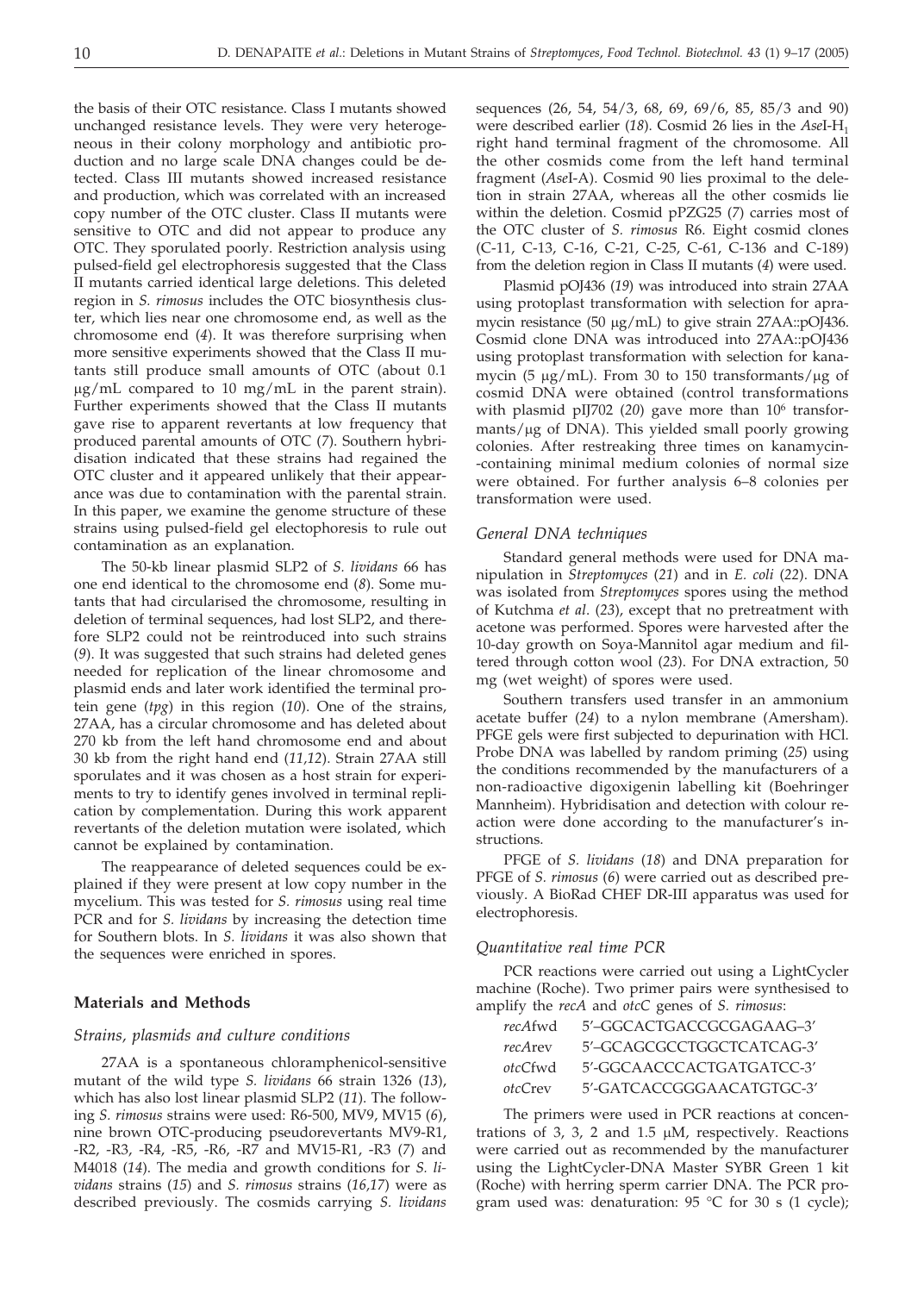amplification: 95 °C for 0 s, 54 °C for 5 s, 72 °C for 10 s, 87 °C for 0 s (45 cycles); melting curve analysis: 95 °C for 0 s, 70 °C for 15 s, 95 °C for 0 s (1 cycle).

Relative concentration of gene sequences was calculated from the number of cycles needed for the appearance of a signal and the exponential rate of the increase of the signal.

### **Results**

### *Characterisation of apparent revertants from Class II mutants of S. rimosus*

Class II mutants are pale in colour and produce extremely low levels of oxytetracycline (*6,7*). Hybridisation experiments showed that there were large chromosomal deletions including the *otc* biosynthesis cluster. Nine brown oxytetracycline-producing Class IV mutants (previously called »pseudorevertants«) were isolated from the Class II mutants MV9 and MV15 (*7*). Five had colony morphology indistinguishable from that of the parental type, whereas the other four showed much stronger sporulation. Hybridisation experiments showed that the Class IV mutants had regained the *otc* cluster, but contamination with the parental strain seemed very unlikely. Therefore, we examined the *Xba*I and *Ase*I restriction patterns of the mutants.

Fig. 1A shows *Xba*I digests of DNA from the Class II mutant MV9, its parent R6-500 and five Class IV derivatives of MV9. In comparison with R6-500 (track 1), MV9 (track 2) has lost the band of 415 kb (which carries the OTC cluster) and the band of 610 kb, and has gained a new band of 930 kb. Two Class IV mutants with parental colony morphology MV9-R3 (track 4) and MV9- -R7 (track 7) show patterns indistinguishable from that of R6-500. However, the three strongly sporulating Class IV mutants MV9-R1 (track 3), MV9-R4 (track 5) and



**Fig. 1.** PFGE of *Xba*I digests of *S. rimosus* strains. **(A)** track 1: parental strain *S. rimosus* R6-500; track 2: MV9; track 3: MV9R-1; track 4: MV9R-3; track 5: MV9R-4; track 6: MV9R-5; track 7: MV9R-7. The gel was run at 6 V/cm with the program: 16 h with ramping of 40–60 s, followed by 20 h with ramping of 60–130 s. **(B)** Southern blot of the gel hybridised with cosmid pPZG25

MV9-R5 (track 6) show patterns identical to each other, but differing from those of R6-500 and M9. In comparison with MV9 they have lost the 930 kb band and gained a new band of 560 kb. When Southern blots were hybridised with cosmid pPZG25 that contains most of the OTC cluster (*7*), three strongly sporulating strains showed hybridising bands of 200 kb (Fig. 1B). Two Class IV mutants with parental colony morphology showed hybridising bands of 415 kb like that of the R6-500 parent. *Ase*I digests of the strains were also examined (data not shown). When Southern blots were hybridised with the OTC-cluster cosmid pPZG25, all five Class IV mutants showed a single hybridising band of the same size as the  $AseI-C_1$  band in R6-500 (795 kb). Two Class IV mutants with parental colony morphology showed *Ase*I patterns identical to that of R6-500. The other three mutants showed new *Ase*I bands of 350 kb and 710 kb, which were not present in either R6-500 or MV9. These mutants also showed loss of the 550 kb *Ase*I-E band. The chromosome of *S. rimosus* has long terminal repeats of about 550 kb, which include the *Ase*I-J fragment (*4*). The ends of the inverted repeats lie in the *Ase*I-E fragment and the OTC-containing fragment *AseI-C<sub>1</sub>. XbaI* and *AseI* digests were also carried out with the other Class IV mutants and showed similar results.

These experiments showed that the Class IV mutants can be divided into two classes. Class IVA mutants (*i.e.* MV9-R3 and -R7) are indistinguishable from R6-500 in colony morphology and PFGE patterns. However, Class IV B mutants (*i.e.* MV9-R1, -R4 and -R5) differ from R6-500 in PFGE pattern and are also different from every other *S. rimosus* strain that we have examined. Thus, the occurrence of Class IV B mutants can not be explained by contamination.

### *Detection of the deleted sequences at low copy number in S. rimosus*

As the Class II mutants, which have deleted the OTC cluster, still produce very small amounts of OTC (*7*) and give rise to Class IV mutants, which recover the OTC cluster, we suspected that the deleted sequences might still be present at low copy number in the mycelium. Therefore, we repeated hybridisation experiments to confirm the presence of deletions in the Class II mutant MV9 of *S. rimosus*. Eight cosmids were used and the loss of sequences was confirmed. Experiments were also carried out with longer detection of the digoxigenin marker (20-hour detection with an alkaline phosphatase kit). In one experiment weak signals with a pattern like that of R6-500 were seen with cosmid C-21, but this was not reproducible (data not shown).

As the deleted sequences might still be present at a very low copy number, we tried to detect them using PCR. A primer pair that amplified a 500 bp fragment of the oxytetracycline biosynthesis cluster gene *otcC* gene was used. In preliminary experiments DNA of MV9 was used and a 500 bp band appeared after 40 cycles of PCR. It was decided to use a real time PCR method to estimate the copy number. Two primer pairs were designed to amplify a 0.5 kb internal fragment of the *otcC* gene and, as a control, a similar sized internal fragment of the *recA* gene, which is on the opposite chromosome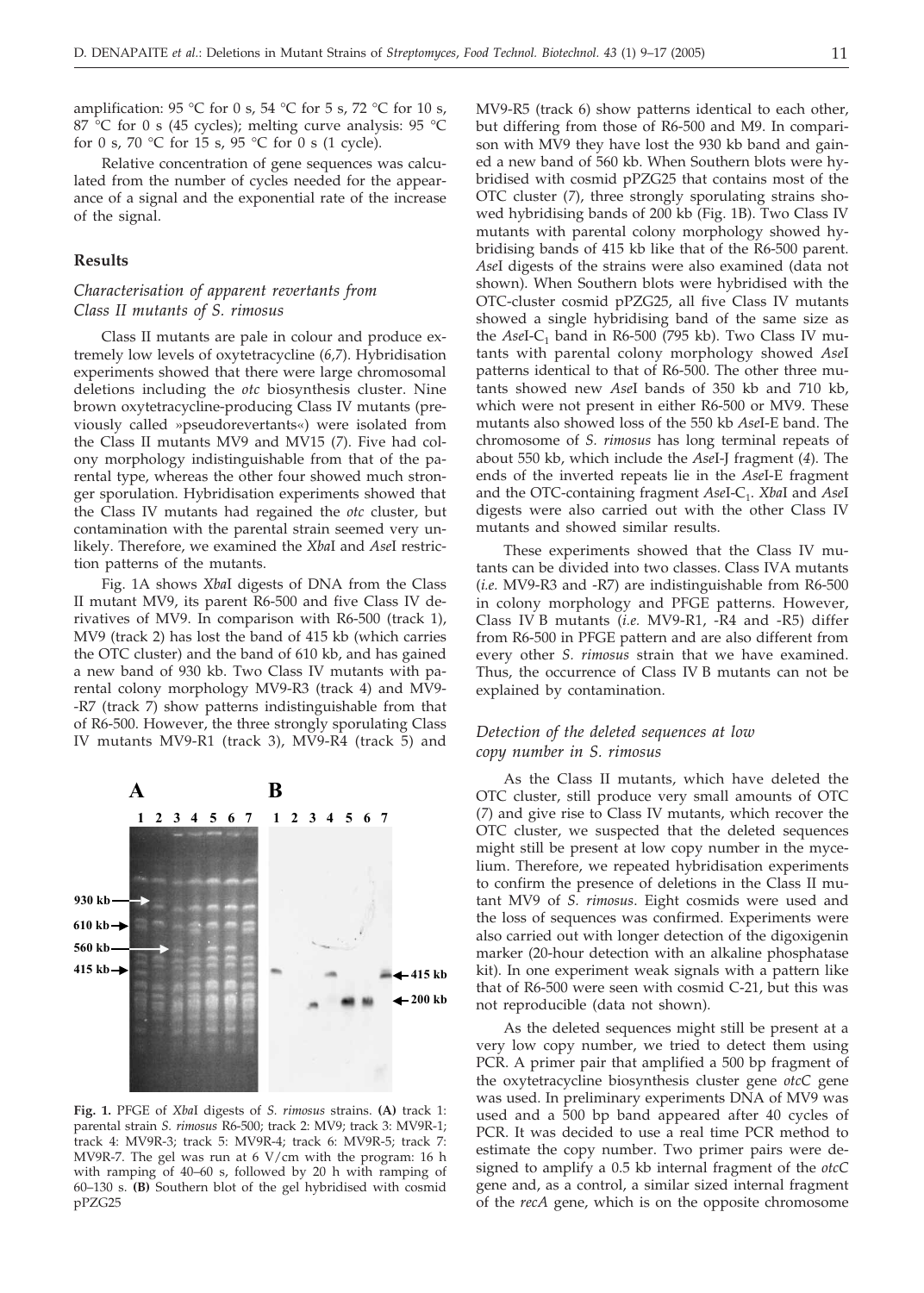

**Fig. 2.** Real time PCR with *otcC* primers. Fluorescence was plotted against the number of cycles. The results are shown for the following four DNA samples: (**A**) M4018 undiluted, (**B**) M4018 10-fold diluted, (**C**) M4018 100-fold diluted and (**D**) MV9 undiluted

arm to the *otc* cluster (*4*). These primers were used with DNA of *S. rimosus* strain M4018, which does not carry a terminal deletion. Both primer pairs produced PCR products that were detected by fluorescence signals. As expected, a detectable signal first appeared after a number of cycles and the signal increased exponentially until a saturating value was reached, as can be seen for the *otcC* primers (Fig. 2, curve A). Comparable signals were also obtained for the *recA* primers. When 10-fold and 100-fold dilutions of the M4018 DNA were used, more cycles were needed until a signal was observed, but the signal still showed an exponential region before saturation (Fig. 2, curves B and C). The number of cycles until the first appearance of the signal was in agreement with the displacement expected for the dilutions used, thus establishing a standard. DNA from the Class II strains MV7 and MV9 was also used. In each case, the *recA* primers gave comparable signals to M4018. The *otcC* primers also gave signals that showed a region of exponential increase followed by saturation, as can be seen for MV9 DNA (Fig. 2, curve D). These signals appeared in the PCR reactions about 10 cycles later than the *recA* signals. This allowed us to calculate that the copy number of *otcC* in MV7 and MV9 was 1000–5000 lower than that of *recA*. The copy number in MV7 appeared to be somewhat lower than in MV9. Experiments were also carried out to see if the copy number changed during serial subculture in liquid medium. A culture of MV9 was grown for 2 days and then diluted 100-fold into fresh medium. A second subculture was undertaken after another 2 days. Mycelium samples were taken after each 2-day growth period and used for DNA preparation. All 3 samples showed similar results for *otcC* copy number to that presented in Fig. 2.

### *Apparent reversion of a deletion mutant of S. lividans 66*

*S. lividans* 66 shows a high frequency of spontaneous mutants that have undergone deletion of the chromosome ends to produce circular chromosomes (*18*). Such mutants have often lost genes needed for the maintenance of the linear plasmid SLP2 (*12*). We were interested in trying to identify such genes by complementing them with sequences from cosmid clones. Most of the deletion strains are defective in sporulation, but the strain we used, 27AA, still sporulated (*12*). We wanted to introduce cosmid sequences by homologous recombination analogously to the method used in *S*. *coelicolor* A3(2) (*9*). However, as there is no homology between the cosmid clones from the deletion region and the chromosome of the strain 27AA, it was necessary to introduce homologous sequences into the chromosome. The integrative plasmid pOJ436 (*19*) has some common sequences with the SuperCos1 cosmid vector (*26*), which we hoped would be enough to allow homologous recombination.

pOJ436 was introduced into the strain 27AA and its integration site was confirmed by PFGE. DNA from 7 cosmids of the deletion region (54, 54/3, 68, 69, 69/6, 85 and 85/3) as well as cosmid 90, which lies proximal to the deletion, was used to transform protoplasts of strain 27AA::pOJ436 with selection for the kanamycin resistance gene of SuperCos1. Colonies from each of the 8 transformation experiments were selected and used to prepare spore suspensions. DNA was isolated from each of the 8 transformants digested with *Bam*HI and used for Southern blottings. The Southern blottings were hybridised with probes prepared from each of the 8 cosmids. Fig. 3 shows the results of the blottings using one of the deletion cosmids (85/3) as a probe. As expected, the *S. lividans* 66 wild type strain 1326 (track 3) gives a series of bands, as does another strain without the deletion (track 6). There are no bands with the deletion strain 27AA (track 4). There is a single band in the strain carrying pOJ436 (track 5), because of the homology with the SuperCos1 vector of cosmid 85/3. The results for the 7 transformants with cosmids from the deletion region were surprising. As expected, each cosmid gave signals with its own transformant. However, in each case, the other 6 deletion cosmids (as well as cosmid 90 from outside the deletion) also gave signals of comparable strength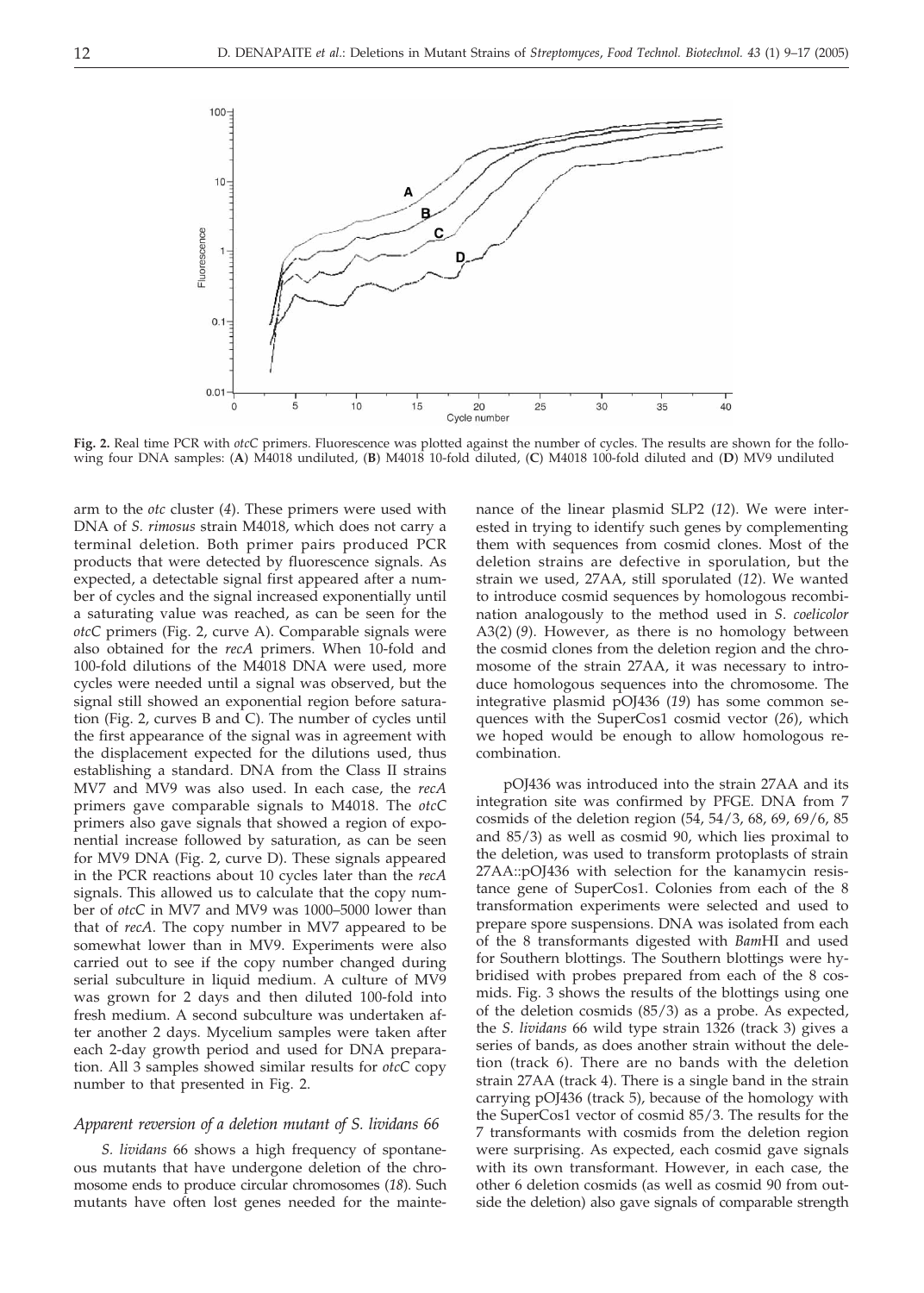

**Fig. 3.** (**A)** *Bam*HI digests of total DNA of *S. lividans* strains. Track 1: marker 1 kb DNA ladder (Fermentas); track 2: marker *Hin*dIII; track 3: wild-type strain 1326; track 4: strain 27AA; track 5: strain 27AA::pOJ436; track 6: strain WU10; tracks 7–14: transformants of 27AA with cosmids 90 (track 7), 85 (track 8), 85/3 (track 9), 69 (track 10), 69/6 (track 11), 54/3 (track 12), 54 (track 13), 68 (track 14). **(B)** Southern blot of the gel hybridised with digoxigenin-labelled DNA of cosmid 85/3

*i.e*. the deleted sequences seemed to have reappeared. As we were not working with any other strains carrying pOJ436 in the laboratory, contamination did not seem to be an explanation for these results.

The signal corresponding to the integrative plasmid pOJ436 is unaltered in most cases suggesting that integration has not occurred by homologous recombination between pOJ436 and the cosmid clone. Blocks for PFGE analysis were also prepared and used for *Ase*I digests. Southern blots were hybridised with probes prepared from cosmid 26 that comes from the middle of the AseI-H<sub>1</sub> fragment, which is the right hand terminal fragment of the chromosome (*27*). In strain 27AA, which has a circular chromosome, fusion of the *Ase*I-A and *AseI-H*<sub>1</sub> fragment generates a large *Ase*I-A´ fragment that hybridises with cosmid 26. In the 7 transformants with the deletion plasmids, there is hybridisation to a fragment of the same size as *Ase*I-H<sub>1</sub> (data not shown), suggesting that chromosome linearity has been restored.

### *The »deleted« sequences of S. lividans are still present at low copy number*

The apparent reversion of the deletion mutation in strain 27AA suggested that the »deleted« sequences might still be present at low copy number in the mycelium, as was found for *S*. *rimosus* in the experiments reported above. When Southern transfers of total DNA from strain 27AA digested with *Bam*HI were detected using an alkaline phosphatase colour detection system, no signals with the 7 deletion cosmids were seen after 20 min, whereas there were strong signals with the parent strain 1326. However, after 20-hour detection, weak signals were reproducibly observed. Cosmid 90, which is not in the deletion region, gave comparable signals in both 1326 and 27AA. Fig. 4 shows that, using cosmid 69/6 as a probe, the restriction pattern of 27AA is indistinguishable from that of the parent strain 1326. Similar results were obtained with the other 6 deletion cosmids. Thus, terminal regions seem to be present at low copy number.

If the deletions had arisen as a single crossover, then the deleted sequences should be present as a linear molecule of about 300 kb in size. Repeated attempts to detect this molecule by hybridisation of cosmid probes to Southern blots of pulsed-field gel electrophoresis (PFGE) gels of undigested DNA were unsuccessful. When total DNA of *S*. *lividans* is restricted with *Dra*I, the left hand chromosome end is carried on the small 30 kb *Dra*I-VII terminal fragment (*27*). DNA from 27AA and the parent strain 1326 was digested with *Dra*I. The *Dra*I-VII band can be seen in Fig. 5A (track 3) and it shows hybridisation with a probe that carries sequences from the chromosome terminal region (Fig. 5B, track 3). There is also a hybridising band of 50 kb due to the linear plasmid SLP2, which has homology to the chromosome end (*8*), and is also present in undigested DNA (Fig. 5B, track 4). When normal detection conditions (20 min alkaline phosphatase reaction) were used, no hybridising band was seen with DNA from 27AA (Fig. 5B, track 2). However, when the detection reaction was continued for 20 h, a faint band of 30 kb could also be seen with the DNA from 27AA (Fig. 5C, track 2). This suggests that the deleted region is indeed present as a linear molecule.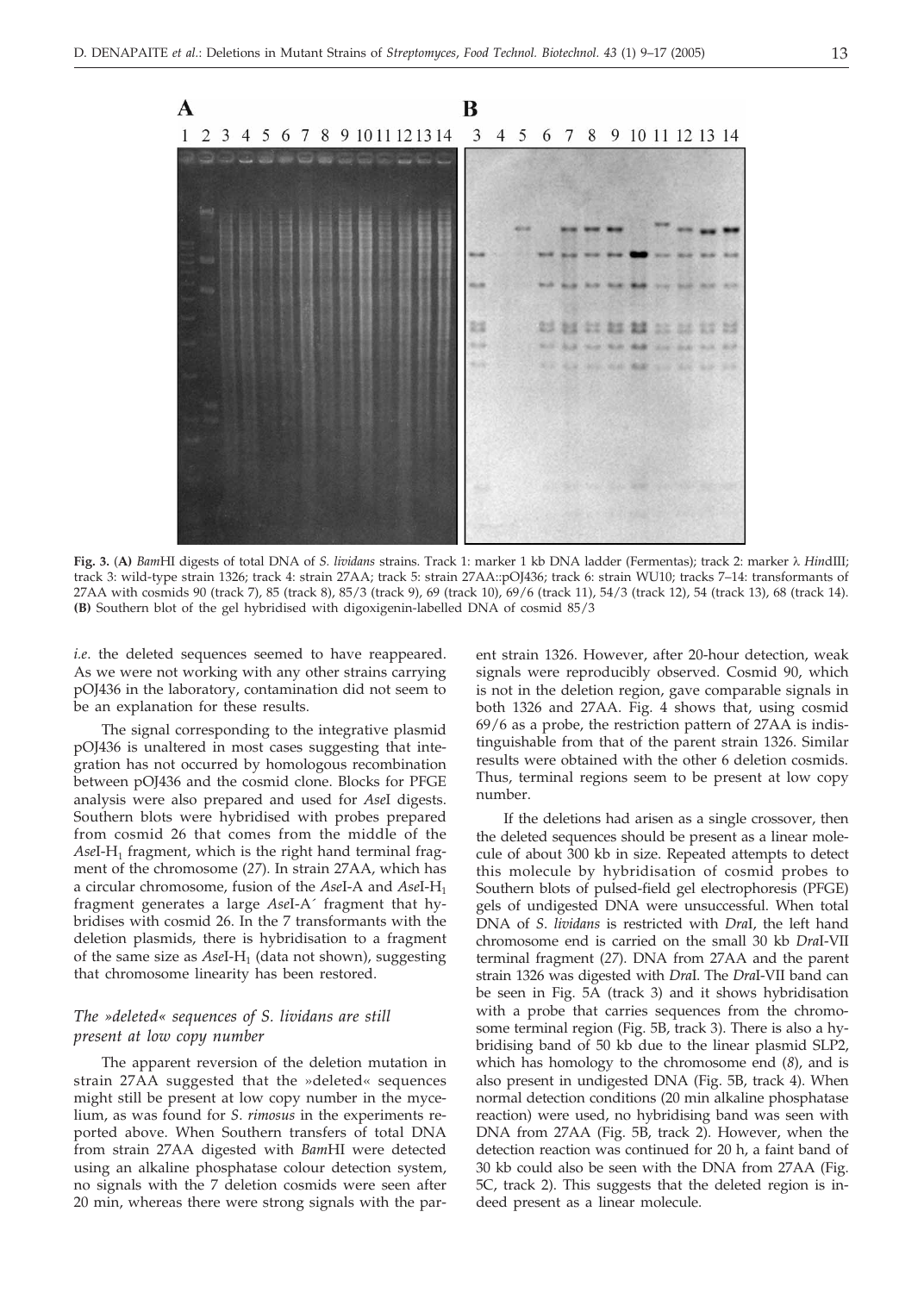### *Enrichment of the end region in spores*

The initially used 27AA culture had been propagated from a single spore isolate, which suggested that there was stable retention of the low copy number terminal regions. In order to test the stability, 3 independent single spore isolates of 27AA were used to establish cultures and total DNA was prepared. In addition, 3 single spore isolates of 27AA::pOJ436 were used. Southern blots of *Bam*HI digests of 6 DNA preparations were hybridised with probes from 6 deletion cosmids (85, 85/3, 69/6, 69, 54/3 and 54). In each case, after 20-hour detection, faint bands of the same size as those in the wild type strain 1326 were present (data not shown). Thus, the low copy number ends are retained both through the protoplasting-regeneration steps used to transform 27AA with pOJ436 and through single spore isolates. This might be explained if these sequences were preferentially segregated into the spores.

Spores were harvested from well-sporulated plates of 27AA and 1326. It was noticed that the yield of spores was somewhat lower for 27AA (30–60 mg/plate) than for 1326 (60–100 mg/plate). DNA was prepared from spores and mycelial cultures of the two strains and Southern blots of *Bam*HI digests hybridised with the 6 cosmids. As seen earlier, the signals with mycelial DNA were much weaker with 27AA than with 1326 (Fig. 6A, tracks 1 and 2). However, the signals from the spore DNA were comparable in the two cases (Fig. 6B, tracks 1 and 2).

Strain 27AA often segregates red poorly-sporulating colonies. One such colony was picked and showed the same phenotype stably on restreaking. DNA was made from a mycelial culture from this colony and »spore« DNA was also made from material scraped off the upper surface of the cultures grown on plates. The mycelial DNA did not show any hybridisation with the cosmids, whereas weak bands were present in »spore« DNA (data not shown).



**Fig. 4. (A)** *Bam*HI digests of total DNA from *S. lividans* 66 strains. Track 1: marker – *Hin*dIII; track 2: 1326; track 3: 27AA. **(B)** Southern blot of the gel hybridised with digoxigenin-labelled DNA of cosmid 69/6. Detection was carried out for 20 h

### **Discussion**

In both *S. rimosus* and *S. lividans* 66 there appeared to be reversion of »deletion mutants«. In *S. rimosus*, Class II mutants that had »deleted« the OTC region appeared to give rise to Class IV mutants which had regained



**Fig. 5.** PFGE analysis of *S*. *lividans* strains. **(A)** Track 1: marker – *Ase*I digest of total DNA of *S. coelicolor* A3(2) strain M145; track 2: 27AA digested with *Dra*I; track 3: 1326 digested with *Dra*I; track 4: 1326 undigested. Running conditions: 6V/cm for 24 h with ramping of 5–30 s. **(B)** Southern blot of the gel hybridised with cosmid 68. Detection 20 min. **(C)** As (B) with detection 20 h. The positions of the *Dra*I–V, –VI and –VII bands and the SLP2 band are indicated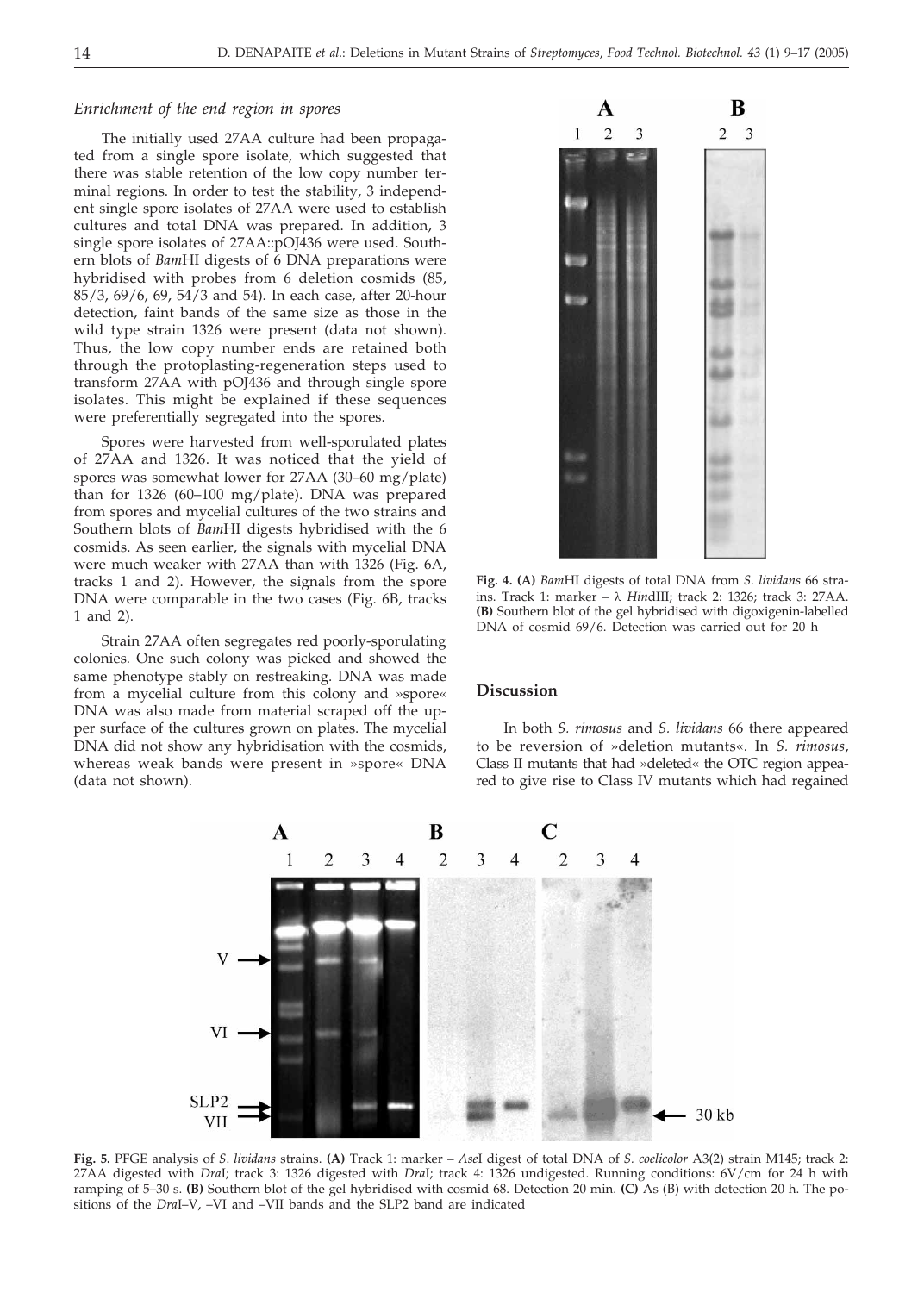

**Fig. 6.** Southern blots of the DNA isolated from spores and mycelium of *S. lividans* strains. Track 1: 1326, track 2: 27AA. Total DNA was digested with *Bam*HI and the cosmid 54/3 was used as a probe, 20-hour detection was used. (**A)** DNA isolated from mycelium. **(B)** DNA isolated from spores

the region. The Class IVA mutants were indistinguishable from the parent strain R6-500 so that contamination, although unlikely, could not be ruled out as an explanation. However, the Class IV B mutants differed in PFGE pattern from all other *S. rimosus* strains that had been worked with in the laboratory so that contamination was not a possible explanation. Real time PCR detected a fragment of the *otcC* gene at a copy number of 0.2–1.0  $\cdot$  10<sup>-3</sup> per chromosome in the two Class II »deletion« mutants examined. The experiments reported here (Fig. 1) used a better PFGE program than the one used earlier (*6*). This allowed the detection of the 610 kb *Xba*I fragment and the 930 kb fragment. The observed fragments would be explained (Fig. 7) if Class II mutants in *S. rimosus* resulted from a fusion of two copies of the chromosome in inverted orientation (*28*). Such a structure has been found in mutants of *S. ambofaciens* (*29*). The recombination event should also generate a linear molecule of about 1.85 Mb in size carrying two copies of the OTC cluster (Fig. 7). The reintegration of the OTC region to produce Class IV B mutants seems to be a complex event, which also affects the *Ase*I-E fragment that lies near the opposite end of the chromosome. In *S. lividans* 66, apparent reversion of »deletion mutants« occurred when a selection for integration of cosmid clones was carried out. The revertant strains carried the integrative plasmid pOJ436, which had not been introduced



**Fig. 7.** A model to explain the structure of Class II deletion mutants in *S. rimosus*. Two copies of the chromosome undergo a recombination in inverse orientation **(A)**, which generates a double chromosome with two origins of replication **(B)** and a linear molecule that carries two copies of the OTC gene-cluster but no known origin of replication **(C)**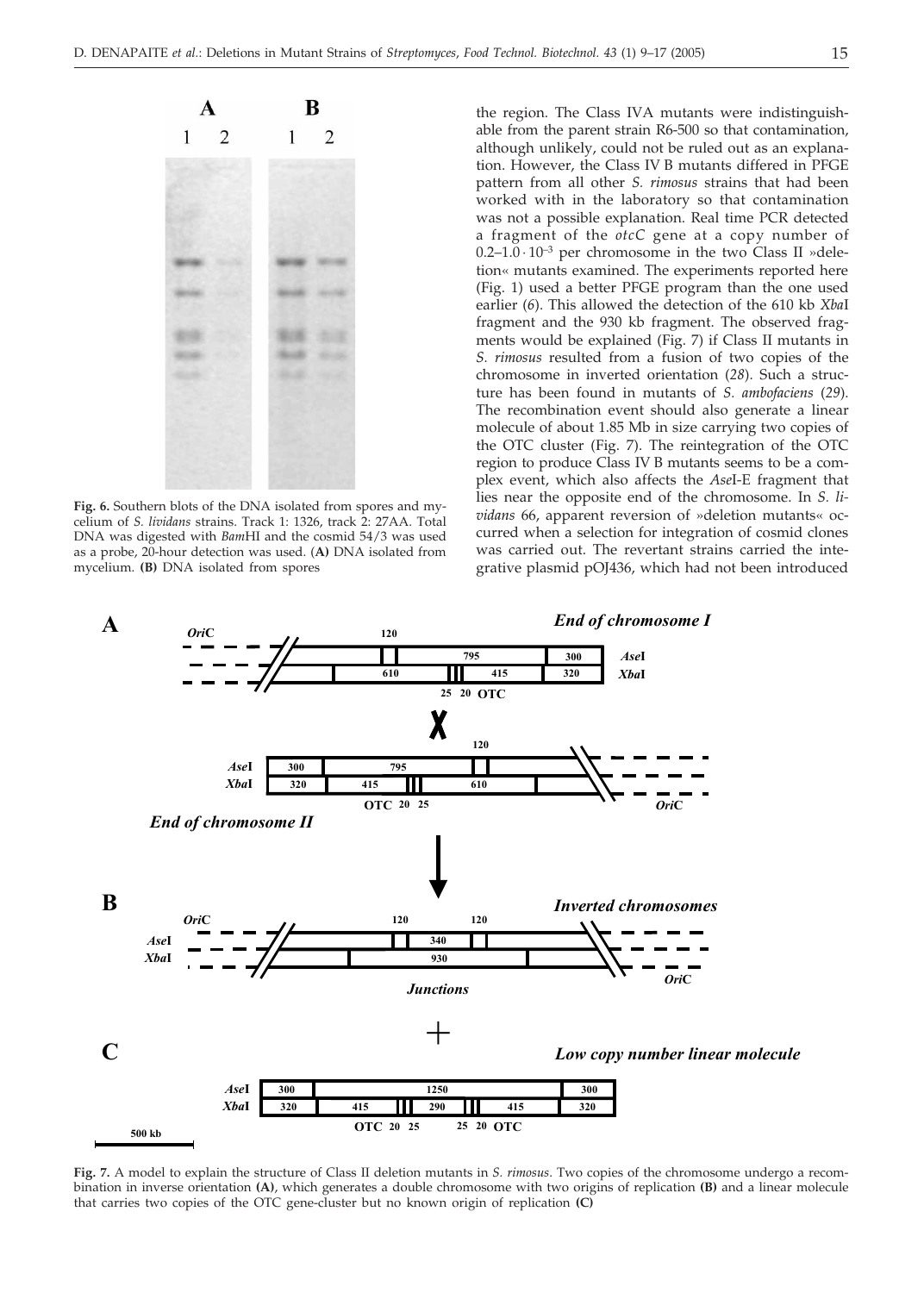into other strains in the laboratory. This ruled out contamination as an explanation. Southern blotting showed that the »deleted« sequences were still present at low copy number in the »deletion« strain. If *S. lividans* strain 27AA had arisen by a single crossover to circularise the chromosome, the recombination event should also produce a linear molecule of about 300 kb in size carrying the deleted regions and both chromosome ends. We did not succeed in detecting such a molecule, but it is known that detection of weak bands in Southerns of PFGE is very inefficient (*30*). However, a 30 kb terminal *Dra*I fragment was detected (Fig. 5), strongly suggesting the presence of a linear molecule. Thus, in both *S. lividans* 66 and *S. rimosus*, linear molecules without any known internal replication origin would be generated if the chromosomal deletions had arisen by reciprocal recombination events. It is possible that the mechanisms suggested for replication of the linear ends (*31,32*) could occasionally result in replication of the whole molecule like in *Bacillus* phage  $\phi$ 29 (33). This replication would probably be inefficient, accounting for the low copy number.

Low copy number sequences were propagated stably in cultures of both *S. rimosus* and *S. lividans*. In the case of *S. rimosus*, the material was scraped from the surface of the colonies as the Class II strains do not sporulate. For *S. lividans*, standard spore preparation methods were used, which included filtering through cotton wool (*21*). Although this procedure has proven very successful over the years for propagating pure cultures and carrying out crosses, it can not be ruled out that some multiple nucleoid mycelium is transferred. The low copy number sequences in *S. lividans* also persisted through the protoplasting and regeneration steps used to transform with plasmid pOJ436. Protoplasting is also thought to yield units carrying a single chromosome. However, even if the spore isolation and protoplasting steps sometimes give rise to multiple chromosome units, it seems very unlikely that the number of chromosomes present is high enough to allow stable inheritance of the low copy number sequences by random segregation. This suggests that there must be a selection for the retention of sequences.

There seems to be a correlation between the presence of the terminal regions and sporulation. Previously it has been reported that *S. lividans* strains that have circularised the chromosome and lost the terminal sequences sporulate poorly (*18*). The sporulating strain 27AA has retained the terminal region at low copy number in the mycelium, whereas derivatives of 27AA that sporulate poorly do not contain detectable copies of the terminal regions in the mycelium. The terminal sequences are enriched in spores of 27AA. *S. rimosus* Class II mutants sporulate very poorly, whereas the Class IV derivatives that have regained at least a part of the deleted region at normal chromosomal copy number sporulate much better. These results might be explained if there was a sporulation gene close to one chromosome end. Other possible explanations would be the preferential segregation of chromosome ends into spores or the over-replication of the low copy number sequences in aerial mycelium. As *Streptomyces* strains are usually propagated via spores or by scraping material from the colony surface, this would result in retention of the sequences despite their inefficient replication. As *S. lividans* and *S. rimosus* are among the most distantly related strains in the genus *Streptomyces* (*34*), it seems likely that these phenomena are general.

### *Acknowledgments*

This work was supported by the grant HRV 01/003 (to J.C. and D.H.) from the International Bureau of the BMBF, Federal Republic of Germany and the Ministry of Science and Technology, Republic of Croatia, by the Wellcome Trust grant 051550/Z/97 (to I.S.H. and D.H.), and by the grant 058008 (to D.H.) from the Ministry of Science, Education and Sports, Republic of Croatia.

### **References**

- *1.* K. Flärdh, K.C. Findlay, K.F. Chater, Association of early sporulation genes with suggested developmental decision points in *Streptomyces coelicolor* A3(2), *Microbiology*, *145* (1999) 2229–2243.
- *2.* C.W. Chen, C.H. Huang, H.H. Lee, H.H. Tsai, R. Kirby, Once the circle has been broken: Dynamics and evolution of *Streptomyces* chromosomes, *Trends Genet*. *18* (2002) 522– 529.
- *3.* G. Fischer, T. Wenner, B. Decaris, P. Leblond, Chromosomal arm replacement generates a high level of intraspecific polymorphism in the terminal inverted repeats of the linear chromosomal DNA of *Streptomyces ambofaciens*, *Proc. Natl. Acad. Sci. USA*, *95* (1998) 14296–14301.
- *4.* K. Pandza, G. Pfalzer, J. Cullum, D. Hranueli, Physical mapping shows that the unstable oxytetracycline gene cluster of *Streptomyces rimosus* lies close to one end of the linear chromosome, *Microbiology*, *143* (1997) 1493–1501.
- *5.* J.N. Volff, J. Altenbuchner, Genetic instability of the *Streptomyces* chromosome, *Mol. Microbiol*. *27* (1998) 239–246.
- 6. B. Gravius, T. Bezmalinović, D. Hranueli, J. Cullum, Genetic instability and strain degeneration in *Streptomyces rimosus*, *Appl. Environ. Microbiol*. *59* (1993) 2220–2228.
- 7. D. Hranueli, N. Perić, H. Petković, G. Biuković, Z. Toman, J. Pigac, B. Borovička, A. Bago, I. Crnolatac, T. Maršić, L. Zhou, S. Matošić, P.G. Waterman, J. Cullum, I.S. Hunter, Novel hybrid polyketide compounds produced by genetic engineering of the oxytetracycline biosynthetic pathway, *Food Technol. Biotechnol*. *37* (1999) 117–125.
- *8.* Y.-S. Lin, H.M. Kieser, D.A. Hopwood, C.W. Chen, The chromosomal DNA of *Streptomyces lividans* 66 is linear, *Mol. Microbiol. 10* (1993) 923–933.
- *9.* M. Redenbach, H.M. Kieser, D. Denapaite, A. Eichner, J. Cullum, H. Kinashi, D.A. Hopwood, A set of ordered cosmids and a detailed genetic and physical map of the 8 Mb *Streptomyces coelicolor* A3(2) chromosome, *Mol. Microbiol*. *21* (1996) 77–96.
- *10.* K. Bao, S.N. Cohen, Terminal proteins essential for the replication of linear plasmids and chromosomes in *Streptomyces*, *Genes Dev*. *15* (2001) 1518–1527.
- *11.* A. Arnold, *Ph. D. Thesis*, University of Kaiserslautern, Germany (1994).
- *12.* M. Redenbach, A. Arnold, U. Rauland, J.A. Cullum, Structural instability of the *Streptomyces lividans* 66 chromosome and related effects, *Actinomycetologica, 8* (1994) 97–102.
- *13.* N.D. Lomovskaya, N.M. Mkrtumian, N.L. Gostimskaya, V.N. Danilenko, Characterization of temperate actinophage C31 isolated from *Streptomyces coelicolor* A3(2), *J. Virol*. *9* (1972) 258–262.